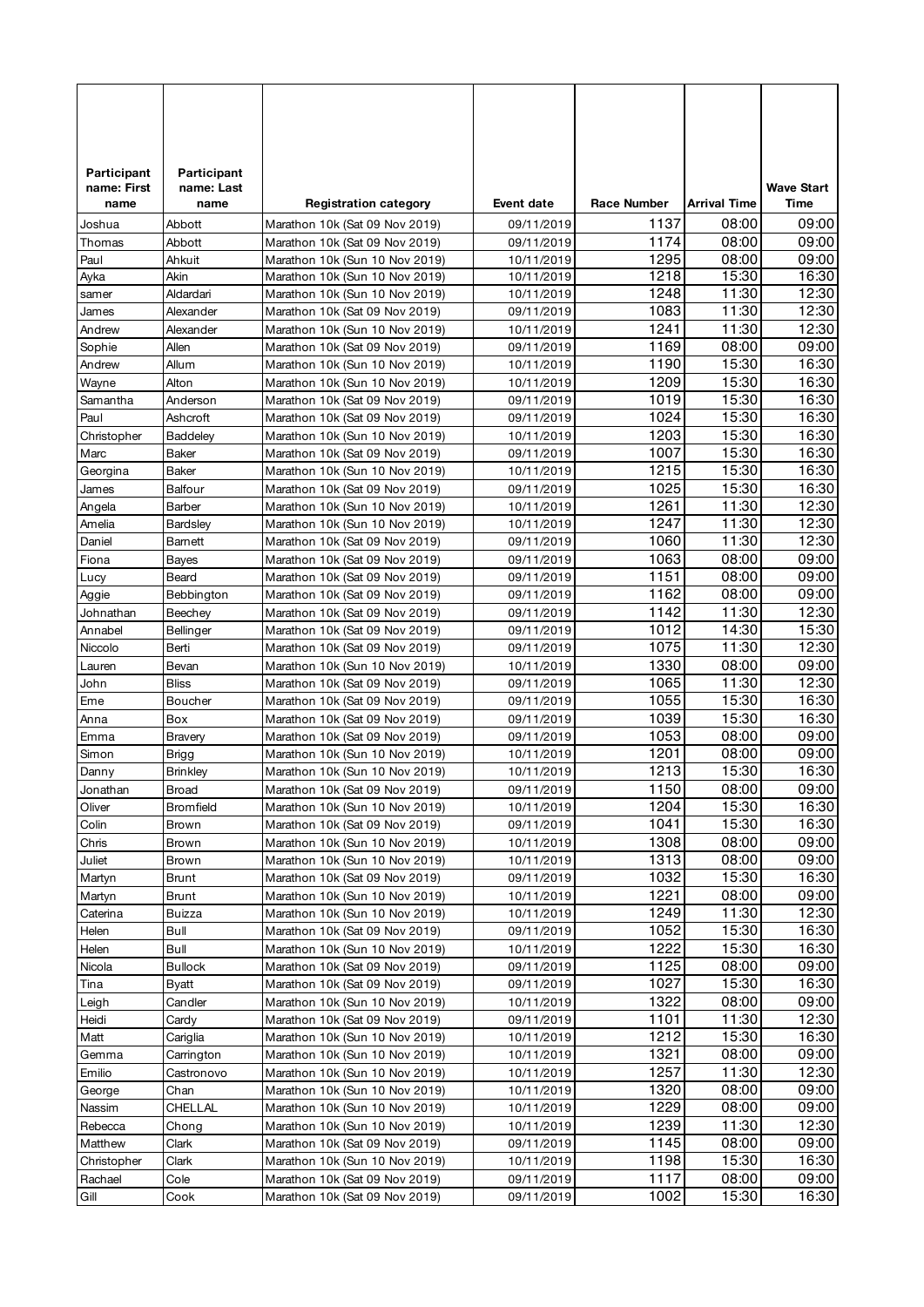| Participant   | Participant       |                                                                  |                          |                    |                     |                   |
|---------------|-------------------|------------------------------------------------------------------|--------------------------|--------------------|---------------------|-------------------|
| name: First   | name: Last        |                                                                  |                          |                    |                     | <b>Wave Start</b> |
| name          | name              | <b>Registration category</b>                                     | <b>Event date</b>        | <b>Race Number</b> | <b>Arrival Time</b> | Time              |
| Esther        | Cook              | Marathon 10k (Sun 10 Nov 2019)                                   | 10/11/2019               | 1333               | 08:00               | 09:00             |
| Peter         | Cornish           | Marathon 10k (Sat 09 Nov 2019)                                   | 09/11/2019               | 1021               | 11:30               | 12:30             |
| Rebecca       | Cottle            | Marathon 10k (Sat 09 Nov 2019)                                   | 09/11/2019               | 1082               | 08:00               | 09:00             |
| Matt          | Cox               | Marathon 10k (Sun 10 Nov 2019)                                   | 10/11/2019               | 1224               | 11:30               | 12:30             |
| Graham        | Crabtree          | Marathon 10k (Sun 10 Nov 2019)                                   | 10/11/2019               | 1337               | 14:00               | 15:00             |
| Jessica       | Crane             | Marathon 10k (Sun 10 Nov 2019)                                   | 10/11/2019               | 1259               | 11:30               | 12:30             |
| Jonathan      | Crisp             | Marathon 10k (Sun 10 Nov 2019)                                   | 10/11/2019               | 1298               | 08:00               | 09:00             |
| Tracey        | Davidson          | Marathon 10k (Sun 10 Nov 2019)                                   | 10/11/2019               | 1273               | 08:00               | 09:00             |
| Catherine     | Davies            | Marathon 10k (Sat 09 Nov 2019)                                   | 09/11/2019               | 1046               | 15:30               | 16:30             |
| Lawrence      | Davies            | Marathon 10k (Sat 09 Nov 2019)                                   | 09/11/2019               | 1134               | 11:30               | 12:30             |
| Sharon        | Davies            | Marathon 10k (Sun 10 Nov 2019)                                   | 10/11/2019               | 1317               | 08:00               | 09:00             |
| robert        | davis             | Marathon 10k (Sat 09 Nov 2019)                                   | 09/11/2019               | 1014               | 11:30               | 12:30             |
| Milena        | Davis             | Marathon 10k (Sat 09 Nov 2019)                                   | 09/11/2019               | 1163               | 08:00               | 09:00             |
| marijke       | de groot          | Marathon 10k (Sat 09 Nov 2019)                                   | 09/11/2019               | 1047               | 15:30               | 16:30             |
| Andrea        | Deo               | Marathon 10k (Sun 10 Nov 2019)                                   | 10/11/2019               | 1314               | 08:00<br>15:30      | 09:00             |
| Janine        | Dickinson         | Marathon 10k (Sat 09 Nov 2019)                                   | 09/11/2019               | 1005               |                     | 16:30<br>16:30    |
| Hayley        | Digby             | Marathon 10k (Sun 10 Nov 2019)                                   | 10/11/2019               | 1200<br>1035       | 15:30<br>15:30      | 16:30             |
| Aine          | Doggett-Brookes   | Marathon 10k (Sat 09 Nov 2019)                                   | 09/11/2019               |                    |                     |                   |
| Heather       | Donald            | Marathon 10k (Sat 09 Nov 2019)                                   | 09/11/2019               | 1085<br>1302       | 11:30<br>08:00      | 12:30<br>09:00    |
| Cassandra     | Dooley            | Marathon 10k (Sun 10 Nov 2019)                                   | 10/11/2019               | 1119               |                     | 09:00             |
| Kate          | Doran             | Marathon 10k (Sat 09 Nov 2019)<br>Marathon 10k (Sun 10 Nov 2019) | 09/11/2019               | 1253               | 08:00<br>11:30      | 12:30             |
| Dave<br>Katie | Downham<br>Draper | Marathon 10k (Sat 09 Nov 2019)                                   | 10/11/2019<br>09/11/2019 | 1140               | 08:00               | 09:00             |
| Shona         | Duff              | Marathon 10k (Sat 09 Nov 2019)                                   | 09/11/2019               | 1121               | 08:00               | 09:00             |
| Steven        | Duffy             | Marathon 10k (Sat 09 Nov 2019)                                   | 09/11/2019               | 1164               | 08:00               | 09:00             |
| Juan          | Duque             | Marathon 10k (Sat 09 Nov 2019)                                   | 09/11/2019               | 1049               | 15:30               | 16:30             |
| Sarah         | Dyason            | Marathon 10k (Sat 09 Nov 2019)                                   | 09/11/2019               | 1094               | 11:30               | 12:30             |
| Amy           | Edwards           | Marathon 10k (Sat 09 Nov 2019)                                   | 09/11/2019               | 1072               | 11:30               | 12:30             |
| franck        | erario            | Marathon 10k (Sun 10 Nov 2019)                                   | 10/11/2019               | 1274               | 08:00               | 09:00             |
| Doiminic      | Evans             | Marathon 10k (Sat 09 Nov 2019)                                   | 09/11/2019               | 1154               | 08:00               | 09:00             |
| Alex          | Evans             | Marathon 10k (Sun 10 Nov 2019)                                   | 10/11/2019               | 1199               | 15:30               | 16:30             |
| carla         | evans             | Marathon 10k (Sun 10 Nov 2019)                                   | 10/11/2019               | 1316               | 08:00               | 09:00             |
| Jamie         | Everitt           | Marathon 10k (Sun 10 Nov 2019)                                   | 10/11/2019               | 1252               | 11:30               | 12:30             |
| Rich          | Fairhurst         | Marathon 10k (Sun 10 Nov 2019)                                   | 10/11/2019               | 1286               | 08:00               | 09:00             |
| Natasha       | Farley            | Marathon 10k (Sun 10 Nov 2019)                                   | 10/11/2019               | 1290               | 08:00               | 09:00             |
| lara          | famham            | Marathon 10k (Sun 10 Nov 2019)                                   | 10/11/2019               | 1214               | 15:30               | 16:30             |
| Michele       | Fisher            | Marathon 10k (Sat 09 Nov 2019)                                   | 09/11/2019               | 1091               | 11:30               | 12:30             |
| Claire        | Fisher            | Marathon 10k (Sun 10 Nov 2019)                                   | 10/11/2019               | 1271               | 11:30               | 12:30             |
| Lynne         | Fitzgerald        | Marathon 10k (Sat 09 Nov 2019)                                   | 09/11/2019               | 1167               | 08:00               | 09:00             |
| Rachael       | Fum               | Marathon 10k (Sat 09 Nov 2019)                                   | 09/11/2019               | 1139               | 08:00               | 09:00             |
| Rosie         | Galvin            | Marathon 10k (Sat 09 Nov 2019)                                   | 09/11/2019               | 1076               | 11:30               | 12:30             |
| Jaime         | Garcia Bonis      | Marathon 10k (Sat 09 Nov 2019)                                   | 09/11/2019               | 1026               | 15:30               | 16:30             |
| Gina          | Gardener          | Marathon 10k (Sun 10 Nov 2019)                                   | 10/11/2019               | 1287               | 11:30               | 12:30             |
| Sarah         | Giles             | Marathon 10k (Sat 09 Nov 2019)                                   | 09/11/2019               | 1084               | 11:30               | 12:30             |
| Jane          | Giles             | Marathon 10k (Sat 09 Nov 2019)                                   | 09/11/2019               | 1120               | 08:00               | 09:00             |
| Jayne         | Glazebrook        | Marathon 10k (Sat 09 Nov 2019)                                   | 09/11/2019               | 1058               | 11:30               | 12:30             |
| Marc          | Gledhill          | Marathon 10k (Sat 09 Nov 2019)                                   | 09/11/2019               | 1051               | 08:00               | 09:00             |
| Eliza         | Gluckman          | Marathon 10k (Sat 09 Nov 2019)                                   | 09/11/2019               | 1118               | 08:00               | 09:00             |
| Chris         | Gooderham         | Marathon 10k (Sat 09 Nov 2019)                                   | 09/11/2019               | 1054               | 15:30               | 16:30             |
| Swerupa       | Gosrani           | Marathon 10k (Sun 10 Nov 2019)                                   | 10/11/2019               | 1283               | 08:00               | 09:00             |
| lain          | Graham            | Marathon 10k (Sat 09 Nov 2019)                                   | 09/11/2019               | 1020               | 15:30               | 16:30             |
| John          | Grant             | Marathon 10k (Sat 09 Nov 2019)                                   | 09/11/2019               | 1136               | 08:00               | 09:00             |
| Larisa        | Green             | Marathon 10k (Sat 09 Nov 2019)                                   | 09/11/2019               | 1008               | 15:30               | 16:30             |
| Hailey        | Green             | Marathon 10k (Sat 09 Nov 2019)                                   | 09/11/2019               | 1081               | 11:30               | 12:30             |
| Alex          | Greenbank         | Marathon 10k (Sun 10 Nov 2019)                                   | 10/11/2019               | 1243               | 11:30               | 12:30             |
| Heidi         | Gridley           | Marathon 10k (Sun 10 Nov 2019)                                   | 10/11/2019               | 1226               | 08:00               | 09:00             |
| Emily         | Gridley           | Marathon 10k (Sun 10 Nov 2019)                                   | 10/11/2019               | 1297               | 08:00               | 09:00             |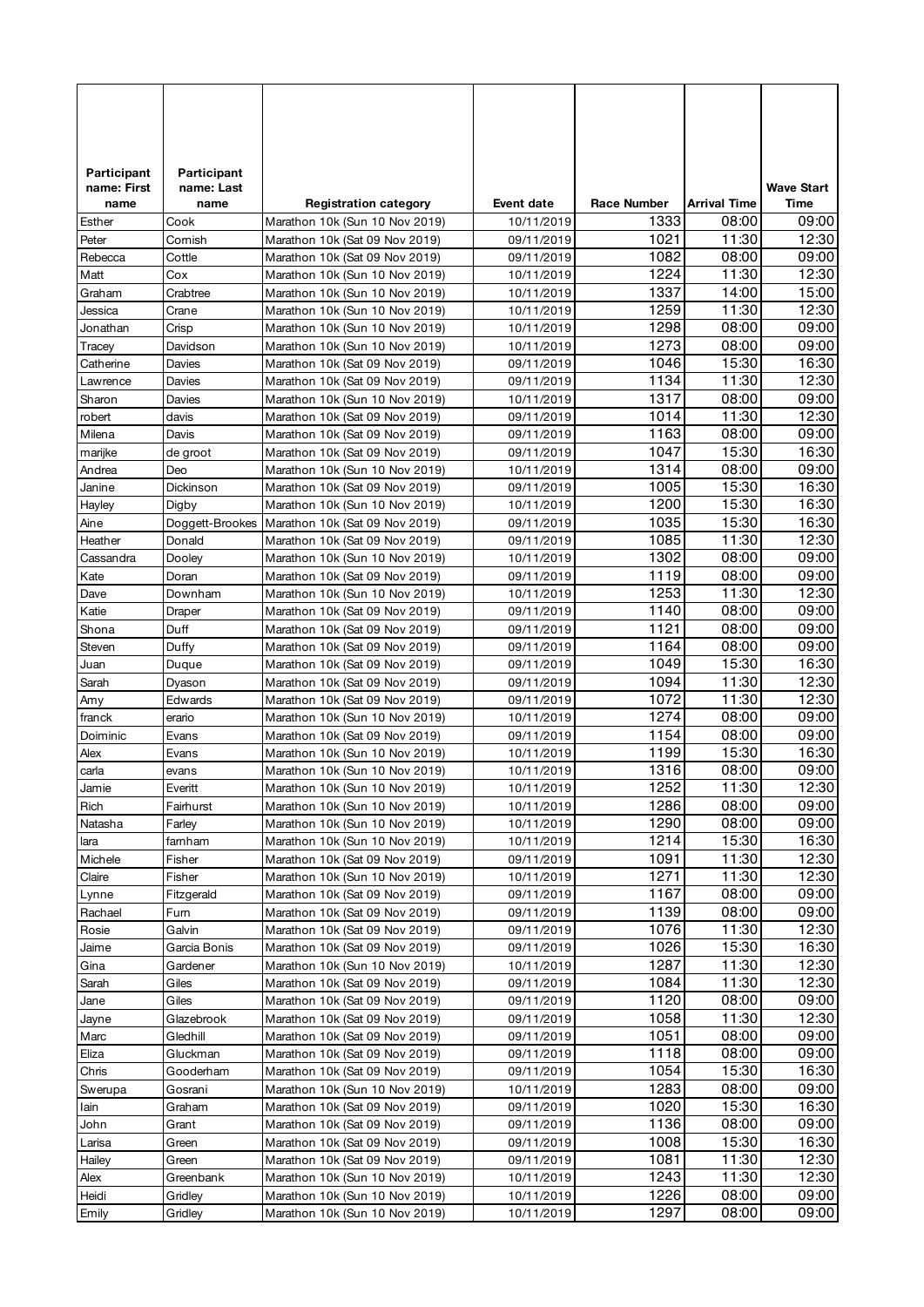| Participant         | Participant        |                                                                  |                          |                    |                     |                           |
|---------------------|--------------------|------------------------------------------------------------------|--------------------------|--------------------|---------------------|---------------------------|
| name: First<br>name | name: Last<br>name |                                                                  | <b>Event date</b>        | <b>Race Number</b> | <b>Arrival Time</b> | <b>Wave Start</b><br>Time |
| Simon               | Griffiths          | <b>Registration category</b><br>Marathon 10k (Sun 10 Nov 2019)   | 10/11/2019               | 1191               | 15:30               | 16:30                     |
| Ben                 | Grinnell           | Marathon 10k (Sat 09 Nov 2019)                                   | 09/11/2019               | 1078               | 11:30               | 12:30                     |
| florent             | quillemot          | Marathon 10k (Sat 09 Nov 2019)                                   | 09/11/2019               | 1056               | 15:30               | 16:30                     |
| Justyna             | Chodorowska        | Marathon 10k (Sat 09 Nov 2019)                                   | 09/11/2019               | 1128               | 08:00               | 09:00                     |
| Alexandra           | Hajok              | Marathon 10k (Sat 09 Nov 2019)                                   | 09/11/2019               | 1131               | 08:00               | 09:00                     |
| Peter               | Haldane            | Marathon 10k (Sun 10 Nov 2019)                                   | 10/11/2019               | 1311               | 08:00               | 09:00                     |
| Stuart              | Handley            | Marathon 10k (Sun 10 Nov 2019)                                   | 10/11/2019               | 1217               | 15:30               | 16:30                     |
| Anthony             | Harper             | Marathon 10k (Sun 10 Nov 2019)                                   | 10/11/2019               | 1234               | 15:30               | 16:30                     |
| Kim                 | Harrison           | Marathon 10k (Sat 09 Nov 2019)                                   | 09/11/2019               | 1066               | 11:30               | 12:30                     |
| Debbie              | Harrison           | Marathon 10k (Sat 09 Nov 2019)                                   | 09/11/2019               | 1096               | 11:30               | 12:30                     |
| Elliott             | Hawken             | Marathon 10k (Sun 10 Nov 2019)                                   | 10/11/2019               | 1296               | 08:00               | 09:00                     |
| Amy                 | Hay                | Marathon 10k (Sat 09 Nov 2019)                                   | 09/11/2019               | 1129               | 08:00               | 09:00                     |
| William             | Hayes              | Marathon 10k (Sat 09 Nov 2019)                                   | 09/11/2019               | 1034               | 15:30               | 16:30                     |
| Divinia             | Hayes              | Marathon 10k (Sun 10 Nov 2019)                                   | 10/11/2019               | 1288               | 11:30               | 12:30                     |
| georgina            | headley            | Marathon 10k (Sun 10 Nov 2019)                                   | 10/11/2019               | 1230               | 15:30               | 16:30                     |
| Janette             | Heath              | Marathon 10k (Sat 09 Nov 2019)                                   | 09/11/2019               | 1172               | 08:00               | 09:00                     |
| Samara              | Hennah             | Marathon 10k (Sun 10 Nov 2019)                                   | 10/11/2019               | 1267               | 11:30               | 12:30                     |
| Andy                | Henry              | Marathon 10k (Sat 09 Nov 2019)                                   | 09/11/2019               | 1050               | 11:30               | 12:30                     |
| Charlotte           | Hewer              | Marathon 10k (Sat 09 Nov 2019)                                   | 09/11/2019               | 1048               | 15:30               | 16:30                     |
| Joseph              | Hicks              | Marathon 10k (Sat 09 Nov 2019)                                   | 09/11/2019               | 1080               | 15:30               | 16:30                     |
| Caitlin             | Hicks              | Marathon 10k (Sun 10 Nov 2019)                                   | 10/11/2019               | 1272               | 11:30               | 12:30<br>12:30            |
| Salka               | Hintikka           | Marathon 10k (Sat 09 Nov 2019)                                   | 09/11/2019               | 1070<br>1269       | 11:30<br>11:30      | 12:30                     |
| David               | Horspool           | Marathon 10k (Sun 10 Nov 2019)                                   | 10/11/2019               | 1090               | 11:30               | 12:30                     |
| David<br>Anthony    | Howell<br>Hull     | Marathon 10k (Sat 09 Nov 2019)<br>Marathon 10k (Sat 09 Nov 2019) | 09/11/2019<br>09/11/2019 | 1043               | 15:30               | 16:30                     |
| Gordon              | Humphrey           | Marathon 10k (Sat 09 Nov 2019)                                   | 09/11/2019               | 1038               | 15:30               | 16:30                     |
| Ruth                | Humphreys          | Marathon 10k (Sat 09 Nov 2019)                                   | 09/11/2019               | 1104               | 11:30               | 12:30                     |
| Ben                 | Humphrys           | Marathon 10k (Sat 09 Nov 2019)                                   | 09/11/2019               | 1155               | 08:00               | 09:00                     |
| Sarah               | Hunt               | Marathon 10k (Sat 09 Nov 2019)                                   | 09/11/2019               | 1089               | 11:30               | 12:30                     |
| Bethan              | Huntley            | Marathon 10k (Sat 09 Nov 2019)                                   | 09/11/2019               | 1028               | 15:30               | 16:30                     |
| joanne              | Jamieson           | Marathon 10k (Sun 10 Nov 2019)                                   | 10/11/2019               | 1278               | 11:30               | 12:30                     |
| Nicholas            | Johnston           | Marathon 10k (Sat 09 Nov 2019)                                   | 09/11/2019               | 1077               | 15:30               | 16:30                     |
| Michele             | Jones              | Marathon 10k (Sun 10 Nov 2019)                                   | 10/11/2019               | 1236               | 11:30               | 12:30                     |
| Karen               | Joy                | Marathon 10k (Sat 09 Nov 2019)                                   | 09/11/2019               | 1114               | 11:30               | 12:30                     |
| Amithash            | Kankanallu         | Marathon 10k (Sun 10 Nov 2019)                                   | 10/11/2019               | 1228               | 15:30               | 16:30                     |
| Matthew             | Keates             | Marathon 10k (Sat 09 Nov 2019)                                   | 09/11/2019               | 1088               | 08:00               | 09:00                     |
| Antti               | Kejonen            | Marathon 10k (Sun 10 Nov 2019)                                   | 10/11/2019               | 1327               | 08:00               | 09:00                     |
| Asif                | Khan               | Marathon 10k (Sun 10 Nov 2019)                                   | 10/11/2019               | 1332               | 08:00               | 09:00                     |
| Judith              | Kiely              | Marathon 10k (Sat 09 Nov 2019)                                   | 09/11/2019               | 1116               | 11:30               | 12:30                     |
| Will                | King               | Marathon 10k (Sun 10 Nov 2019)                                   | 10/11/2019               | 1281               | 11:30               | 12:30                     |
| Victoria            | Kirby              | Marathon 10k (Sun 10 Nov 2019)                                   | 10/11/2019               | 1266               | 08:00               | 09:00                     |
| Martin              | Lane               | Marathon 10k (Sun 10 Nov 2019)                                   | 10/11/2019               | 1282               | 11:30               | 12:30                     |
| Celia               | Learmonth          | Marathon 10k (Sun 10 Nov 2019)                                   | 10/11/2019               | 1250               | 11:30               | 12:30                     |
| Elena               | Lerouge            | Marathon 10k (Sat 09 Nov 2019)                                   | 09/11/2019               | 1171               | 08:00               | 09:00                     |
| Sandra              | Levet              | Marathon 10k (Sat 09 Nov 2019)                                   | 09/11/2019               | 1086               | 08:00               | 09:00                     |
| John<br>Emma        | Lewis              | Marathon 10k (Sat 09 Nov 2019)<br>Marathon 10k (Sat 09 Nov 2019) | 09/11/2019<br>09/11/2019 | 1092<br>1132       | 08:00<br>08:00      | 09:00<br>09:00            |
| Thea                | Lewis<br>Lillis    | Marathon 10k (Sun 10 Nov 2019)                                   | 10/11/2019               | 1300               | 08:00               | 09:00                     |
| Lisa                | Smith              | Marathon 10k (Sun 10 Nov 2019)                                   | 10/11/2019               | 1335               | 08:00               | 09:00                     |
| William             | Livie              | Marathon 10k (Sun 10 Nov 2019)                                   | 10/11/2019               | 1219               | 11:30               | 12:30                     |
| Hilary              | Logan              | Marathon 10k (Sun 10 Nov 2019)                                   | 10/11/2019               | 1299               | 08:00               | 09:00                     |
| Charmian            | Love               | Marathon 10k (Sun 10 Nov 2019)                                   | 10/11/2019               | 1270               | 11:30               | 12:30                     |
| Jennifer            | Lovesy             | Marathon 10k (Sun 10 Nov 2019)                                   | 10/11/2019               | 1255               | 11:30               | 12:30                     |
| Rebecca             | Lowe               | Marathon 10k (Sat 09 Nov 2019)                                   | 09/11/2019               | 1030               | 15:30               | 16:30                     |
| Claire              | Luckham            | Marathon 10k (Sat 09 Nov 2019)                                   | 09/11/2019               | 1087               | 11:30               | 12:30                     |
| Alex                | Lumsden            | Marathon 10k (Sat 09 Nov 2019)                                   | 09/11/2019               | 1037               | 08:00               | 09:00                     |
| Cameron             | Macdonald          | Marathon 10k (Sat 09 Nov 2019)                                   | 09/11/2019               | 1022               | 15:30               | 16:30                     |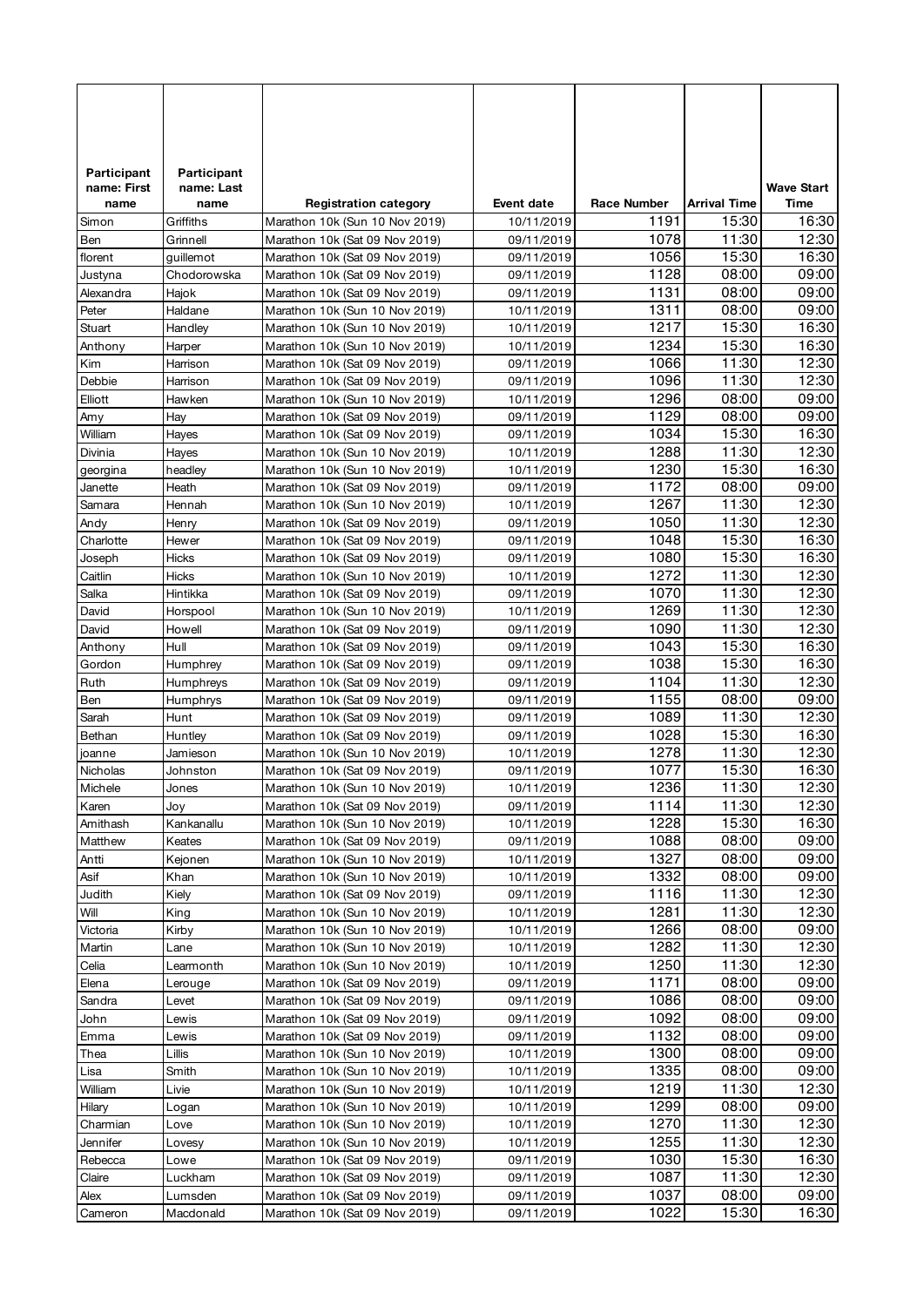| Participant         | Participant         |                                                                  |                          |                    |                     |                           |
|---------------------|---------------------|------------------------------------------------------------------|--------------------------|--------------------|---------------------|---------------------------|
| name: First<br>name | name: Last<br>name  |                                                                  | <b>Event date</b>        | <b>Race Number</b> | <b>Arrival Time</b> | <b>Wave Start</b><br>Time |
| Callum              | Macdonald           | <b>Registration category</b><br>Marathon 10k (Sun 10 Nov 2019)   | 10/11/2019               | 1280               | 11:30               | 12:30                     |
| Robbie              | MacNab              | Marathon 10k (Sun 10 Nov 2019)                                   | 10/11/2019               | 1211               | 15:30               | 16:30                     |
| Mariana             | Marques             | Marathon 10k (Sun 10 Nov 2019)                                   | 10/11/2019               | 1202               | 15:30               | 16:30                     |
| Isabella            | Maxton              | Marathon 10k (Sun 10 Nov 2019)                                   | 10/11/2019               | 1245               | 11:30               | 12:30                     |
| Penny               | Mccrabbe            | Marathon 10k (Sat 09 Nov 2019)                                   | 09/11/2019               | 1011               | 15:30               | 16:30                     |
| Seb                 | McCue               | Marathon 10k (Sat 09 Nov 2019)                                   | 09/11/2019               | 1057               | 15:30               | 16:30                     |
| Sarah Jane          | Mcdonnell           | Marathon 10k (Sat 09 Nov 2019)                                   | 09/11/2019               | 1015               | 15:30               | 16:30                     |
| Jamie               | McGahan             | Marathon 10k (Sat 09 Nov 2019)                                   | 09/11/2019               | 1144               | 08:00               | 09:00                     |
| Joe                 | McHugh              | Marathon 10k (Sun 10 Nov 2019)                                   | 10/11/2019               | 1233               | 15:30               | 16:30                     |
| Richard             | Mealing             | Marathon 10k (Sun 10 Nov 2019)                                   | 10/11/2019               | 1240               | 11:30               | 12:30                     |
| Daniel              | Mekarski            | Marathon 10k (Sun 10 Nov 2019)                                   | 10/11/2019               | 1307               | 08:00               | 09:00                     |
| Alan                | Merry               | Marathon 10k (Sat 09 Nov 2019)                                   | 09/11/2019               | 1016               | 11:30               | 12:30                     |
| Alexandra           | Miller              | Marathon 10k (Sun 10 Nov 2019)                                   | 10/11/2019               | 1301               | 08:00               | 09:00                     |
| Jamie               | Milne               | Marathon 10k (Sat 09 Nov 2019)                                   | 09/11/2019               | 1138               | 08:00               | 09:00                     |
| Deborah             | Milton              | Marathon 10k (Sun 10 Nov 2019)                                   | 10/11/2019               | 1293               | 11:30               | 12:30                     |
| Dominic             | Minett              | Marathon 10k (Sat 09 Nov 2019)                                   | 09/11/2019               | 1029               | 15:30               | 16:30                     |
| Una                 | Moir                | Marathon 10k (Sat 09 Nov 2019)                                   | 09/11/2019               | 1149               | 08:00               | 09:00                     |
| Hayley              | Moore               | Marathon 10k (Sun 10 Nov 2019)                                   | 10/11/2019               | 1001               | 15:30               | 16:30                     |
| Victoria            | Moore               | Marathon 10k (Sun 10 Nov 2019)                                   | 10/11/2019               | 1193               | 15:30               | 16:30                     |
| Farah               | Morbiwalla          | Marathon 10k (Sat 09 Nov 2019)                                   | 09/11/2019               | 1111               | 11:30               | 12:30                     |
| Farah               | Morbiwalla          | Marathon 10k (Sun 10 Nov 2019)                                   | 10/11/2019               | 1279               | 11:30               | 12:30<br>09:00            |
| Kay                 | Morris              | Marathon 10k (Sat 09 Nov 2019)                                   | 09/11/2019               | 1173<br>1268       | 08:00<br>11:30      | 12:30                     |
| Allyson             | Morris              | Marathon 10k (Sun 10 Nov 2019)                                   | 10/11/2019               | 1006               | 11:30               | 12:30                     |
| Rachael<br>Stuart   | Mort<br>Munday      | Marathon 10k (Sun 10 Nov 2019)<br>Marathon 10k (Sat 09 Nov 2019) | 10/11/2019<br>09/11/2019 | 1023               | 15:30               | 16:30                     |
| Emma                | Murphy              | Marathon 10k (Sat 09 Nov 2019)                                   | 09/11/2019               | 1093               | 11:30               | 12:30                     |
| Arabella            | Murrison            | Marathon 10k (Sun 10 Nov 2019)                                   | 10/11/2019               | 1205               | 15:30               | 16:30                     |
| Gail                | Nicholls            | Marathon 10k (Sun 10 Nov 2019)                                   | 10/11/2019               | 1324               | 08:00               | 09:00                     |
| Paula               | Nicol               | Marathon 10k (Sun 10 Nov 2019)                                   | 10/11/2019               | 1334               | 08:00               | 09:00                     |
| Philip              | Nind                | Marathon 10k (Sun 10 Nov 2019)                                   | 10/11/2019               | 1265               | 15:30               | 16:30                     |
| Daniel              | O Connell           | Marathon 10k (Sat 09 Nov 2019)                                   | 09/11/2019               | 1071               | 11:30               | 12:30                     |
| Thomas              | O'Donoghue          | Marathon 10k (Sat 09 Nov 2019)                                   | 09/11/2019               | 1031               | 08:00               | 09:00                     |
| Sarah               | O'Hara              | Marathon 10k (Sun 10 Nov 2019)                                   | 10/11/2019               | 1309               | 08:00               | 09:00                     |
| Chloe Louise        | O'Sullivan          | Marathon 10k (Sun 10 Nov 2019)                                   | 10/11/2019               | 1225               | 15:30               | 16:30                     |
| Katie               | OLeary              | Marathon 10k (Sat 09 Nov 2019)                                   | 09/11/2019               | 1004               | 15:30               | 16:30                     |
| Myles               | Ottaway             | Marathon 10k (Sat 09 Nov 2019)                                   | 09/11/2019               | 1073               | 08:30               | 09:00                     |
| Myles               | Ottaway             | Marathon 10k (Sun 10 Nov 2019)                                   | 10/11/2019               | 1216               | 11:30               | 12:30                     |
| charlotte           | owen                | Marathon 10k (Sat 09 Nov 2019)                                   | 09/11/2019               | 1042               | 08:00               | 09:00                     |
| Fiona               | Page                | Marathon 10k (Sat 09 Nov 2019)                                   | 09/11/2019               | 1170               | 08:00               | 09:00                     |
| Jason               | Parr-Morley         | Marathon 10k (Sat 09 Nov 2019)                                   | 09/11/2019               | 1018               | 11:30               | 12:30                     |
| oliver              | partington          | Marathon 10k (Sat 09 Nov 2019)                                   | 09/11/2019               | 1105               | 11:30               | 12:30                     |
| Holly               | Pavey               | Marathon 10k (Sat 09 Nov 2019)                                   | 09/11/2019               | 1097               | 08:00               | 09:00                     |
| Lucy                | Payne               | Marathon 10k (Sat 09 Nov 2019)                                   | 09/11/2019               | 1067               | 11:30               | 12:30                     |
| Lucy                | Payne               | Marathon 10k (Sun 10 Nov 2019)                                   | 10/11/2019               | 1256               | 08:00               | 09:00                     |
| Richard             | Pearce              | Marathon 10k (Sat 09 Nov 2019)                                   | 09/11/2019               | 1045               | 15:30               | 16:30                     |
| Laura<br>Julie      | Pennells<br>Perkins | Marathon 10k (Sun 10 Nov 2019)<br>Marathon 10k (Sun 10 Nov 2019) | 10/11/2019<br>10/11/2019 | 1263<br>1304       | 11:30<br>11:30      | 12:30<br>12:30            |
| Maria               | Petts               | Marathon 10k (Sun 10 Nov 2019)                                   | 10/11/2019               | 1312               | 08:00               | 09:00                     |
| Megan               | Phillips            | Marathon 10k (Sun 10 Nov 2019)                                   | 10/11/2019               | 1284               | 08:00               | 09:00                     |
| Gillian             | Pick                | Marathon 10k (Sat 09 Nov 2019)                                   | 09/11/2019               | 1168               | 08:00               | 09:00                     |
| Susanna             | Pike                | Marathon 10k (Sat 09 Nov 2019)                                   | 09/11/2019               | 1159               | 08:00               | 09:00                     |
| Jenny               | Pirie               | Marathon 10k (Sat 09 Nov 2019)                                   | 09/11/2019               | 1122               | 08:00               | 09:00                     |
| Antony              | Pretty              | Marathon 10k (Sun 10 Nov 2019)                                   | 10/11/2019               | 1306               | 08:00               | 09:00                     |
| Elizabeth           | Prior               | Marathon 10k (Sun 10 Nov 2019)                                   | 10/11/2019               | 1318               | 08:00               | 09:00                     |
| Matt                | Provost             | Marathon 10k (Sun 10 Nov 2019)                                   | 10/11/2019               | 1258               | 11:30               | 12:30                     |
| Maciej              | Pyra                | Marathon 10k (Sat 09 Nov 2019)                                   | 09/11/2019               | 1106               | 11:30               | 12:30                     |
| Georgina            | Quayle              | Marathon 10k (Sun 10 Nov 2019)                                   | 10/11/2019               | 1192               | 15:30               | 16:30                     |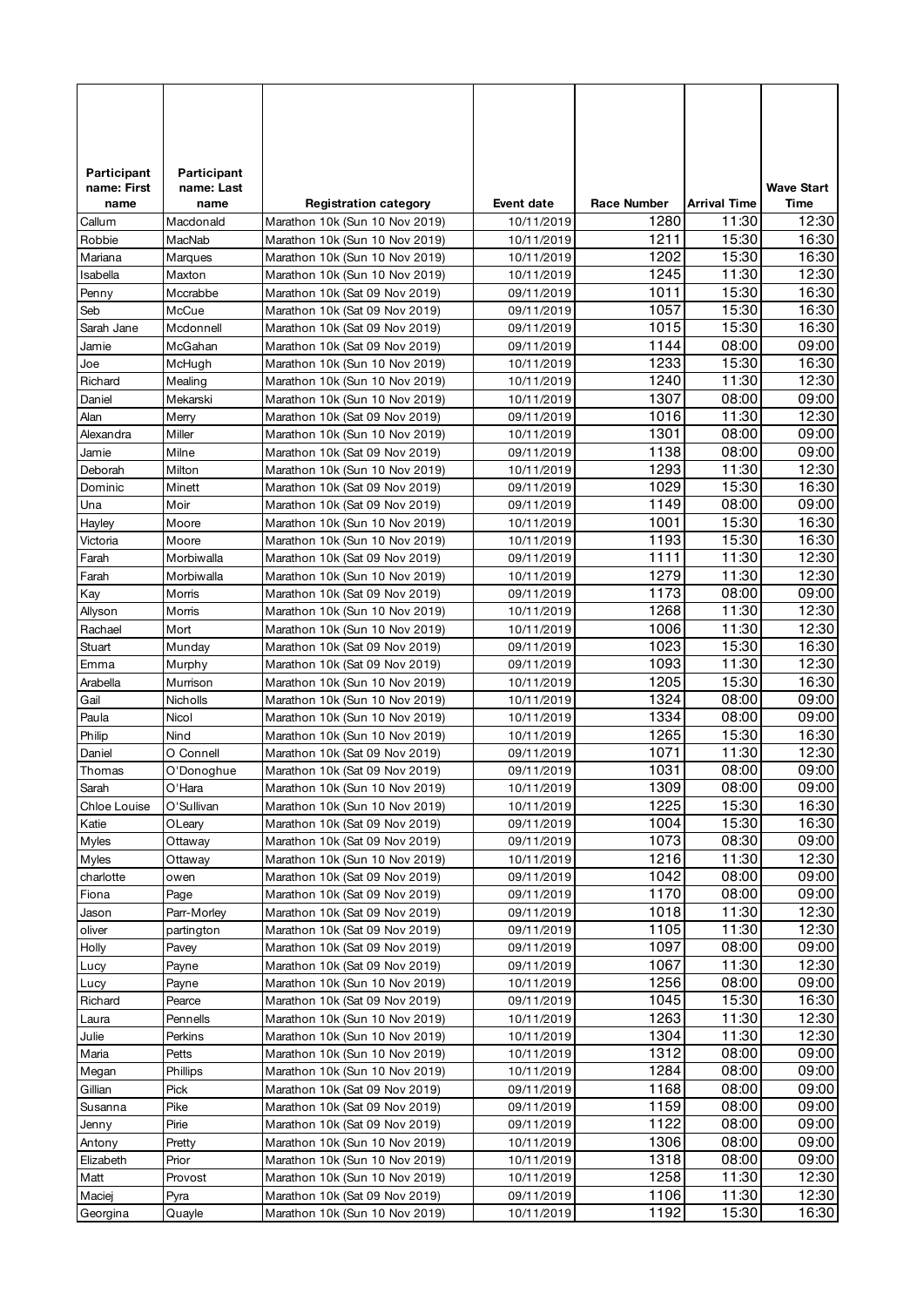| Participant    | Participant         |                                                                  |                          |                    |                     |                   |
|----------------|---------------------|------------------------------------------------------------------|--------------------------|--------------------|---------------------|-------------------|
| name: First    | name: Last          |                                                                  |                          |                    |                     | <b>Wave Start</b> |
| name           | name                | <b>Registration category</b>                                     | <b>Event date</b>        | <b>Race Number</b> | <b>Arrival Time</b> | Time              |
| James          | Rackie              | Marathon 10k (Sun 10 Nov 2019)                                   | 10/11/2019               | 1264               | 11:30               | 12:30             |
| Jacob          | Raize               | Marathon 10k (Sun 10 Nov 2019)                                   | 10/11/2019               | 1291               | 08:00               | 09:00             |
| Laura          | Ralph               | Marathon 10k (Sat 09 Nov 2019)                                   | 09/11/2019               | 1010               | 15:30               | 16:30             |
| Nicholas       | Ransley             | Marathon 10k (Sat 09 Nov 2019)                                   | 09/11/2019               | 1095               | 11:30               | 12:30             |
| Mark           | Ransom              | Marathon 10k (Sun 10 Nov 2019)                                   | 10/11/2019               | 1244               | 11:30               | 12:30             |
| Sarah          | Ravens              | Marathon 10k (Sat 09 Nov 2019)                                   | 09/11/2019               | 1102               | 11:30               | 12:30             |
| Rachel         | Ray                 | Marathon 10k (Sat 09 Nov 2019)                                   | 09/11/2019               | 1124<br>1127       | 08:00<br>08:00      | 09:00<br>09:00    |
| Vicki          | Read                | Marathon 10k (Sat 09 Nov 2019)                                   | 09/11/2019               | 1009               | 08:00               | 09:00             |
| Michele        | Rendall             | Marathon 10k (Sat 09 Nov 2019)                                   | 09/11/2019               | 1232               | 15:30               | 16:30             |
| Wayne<br>Jack  | Rice<br>Rivers      | Marathon 10k (Sun 10 Nov 2019)<br>Marathon 10k (Sat 09 Nov 2019) | 10/11/2019<br>09/11/2019 | 1166               | 08:00               | 09:00             |
| James          | Roberts             | Marathon 10k (Sun 10 Nov 2019)                                   | 10/11/2019               | 1292               | 08:00               | 09:00             |
| James          | Robertson           | Marathon 10k (Sat 09 Nov 2019)                                   | 09/11/2019               | 1141               | 08:00               | 09:00             |
| Sue            | Robinson            | Marathon 10k (Sat 09 Nov 2019)                                   | 09/11/2019               | 1040               | 15:30               | 16:30             |
| Tom            | Robinson            | Marathon 10k (Sun 10 Nov 2019)                                   | 10/11/2019               | 1196               | 08:00               | 09:00             |
| Nikki          | Robinson            | Marathon 10k (Sun 10 Nov 2019)                                   | 10/11/2019               | 1254               | 11:30               | 12:30             |
| Terry          | Rooney              | Marathon 10k (Sat 09 Nov 2019)                                   | 09/11/2019               | 1143               | 08:00               | 09:00             |
| Lucy           | Roper               | Marathon 10k (Sun 10 Nov 2019)                                   | 10/11/2019               | 1206               | 15:30               | 16:30             |
| Catherine      | Ross                | Marathon 10k (Sat 09 Nov 2019)                                   | 09/11/2019               | 1156               | 08:00               | 09:00             |
| Carolyn        | Rowell              | Marathon 10k (Sun 10 Nov 2019)                                   | 10/11/2019               | 1276               | 08:00               | 09:00             |
| Andy           | Rowell              | Marathon 10k (Sun 10 Nov 2019)                                   | 10/11/2019               | 1277               | 08:00               | 09:00             |
| julie          | ryan                | Marathon 10k (Sat 09 Nov 2019)                                   | 09/11/2019               | 1113               | 08:00               | 09:00             |
| Jeremy         | Sachs               | Marathon 10k (Sun 10 Nov 2019)                                   | 10/11/2019               | 1294               | 08:00               | 09:00             |
| David          | Scammell            | Marathon 10k (Sun 10 Nov 2019)                                   | 10/11/2019               | 1303               | 11:30               | 12:30             |
| David          | Scott               | Marathon 10k (Sat 09 Nov 2019)                                   | 09/11/2019               | 1098               | 11:30               | 12:30             |
| Rachel         | Scott               | Marathon 10k (Sat 09 Nov 2019)                                   | 09/11/2019               | 1103               | 11:30               | 12:30             |
| kirsty         | scott               | Marathon 10k (Sun 10 Nov 2019)                                   | 10/11/2019               | 1325               | 08:00               | 09:00             |
| Leah           | Seager              | Marathon 10k (Sat 09 Nov 2019)                                   | 09/11/2019               | 1100               | 11:30               | 12:30             |
| Laura          | Sharpe              | Marathon 10k (Sat 09 Nov 2019)                                   | 09/11/2019               | 1044               | 11:30               | 12:30             |
| Gary           | Shaw                | Marathon 10k (Sun 10 Nov 2019)                                   | 10/11/2019               | 1338               | 11:30               | 12:30             |
| Andrew         | Short               | Marathon 10k (Sat 09 Nov 2019)                                   | 09/11/2019               | 1033               | 08:00               | 09:00             |
| Fiona          | Short               | Marathon 10k (Sun 10 Nov 2019)                                   | 10/11/2019               | 1328               | 08:00               | 09:00             |
| Camille        | Sims                | Marathon 10k (Sun 10 Nov 2019)                                   | 10/11/2019               | 1251               | 11:30               | 12:30             |
| Jayne          | Skinner             | Marathon 10k (Sat 09 Nov 2019)                                   | 09/11/2019               | 1153               | 08:00               | 09:00             |
| Tameka         | Small               | Marathon 10k (Sun 10 Nov 2019)                                   | 10/11/2019               | 1315               | 08:00               | 09:00             |
| Maggie         | Smith               | Marathon 10k (Sat 09 Nov 2019)                                   | 09/11/2019               | 1017               | 11:30               | 12:30             |
| Jennifer       | Smith               | Marathon 10k (Sat 09 Nov 2019)                                   | 09/11/2019               | 1130               | 08:00               | 09:00             |
| Jemma Louise   | Smith               | Marathon 10k (Sat 09 Nov 2019)                                   | 09/11/2019               | 1148               | 08:00               | 09:00             |
| Tracy          | Smith               | Marathon 10k (Sun 10 Nov 2019)                                   | 10/11/2019               | 1310               | 08:00               | 09:00             |
| Gilles         | Soulier             | Marathon 10k (Sat 09 Nov 2019)                                   | 09/11/2019               | 1099               | 08:00               | 09:00             |
| Sarah          | Southgate           | Marathon 10k (Sun 10 Nov 2019)                                   | 10/11/2019               | 1331               | 08:00               | 09:00             |
| Faye           | Spooner             | Marathon 10k (Sat 09 Nov 2019)                                   | 09/11/2019               | 1079               | 11:30               | 12:30             |
| Doru           | Stan                | Marathon 10k (Sun 10 Nov 2019)                                   | 10/11/2019               | 1326<br>1197       | 08:00               | 09:00<br>12:30    |
| lan<br>Neil    | Steiger             | Marathon 10k (Sun 10 Nov 2019)<br>Marathon 10k (Sat 09 Nov 2019) | 10/11/2019               | 1036               | 11:30<br>15:30      | 16:30             |
|                | Stevenson<br>Stride | Marathon 10k (Sun 10 Nov 2019)                                   | 09/11/2019               | 1227               | 15:30               | 16:30             |
| Jenny<br>vicki | sultana             | Marathon 10k (Sun 10 Nov 2019)                                   | 10/11/2019<br>10/11/2019 | 1246               | 08:00               | 09:00             |
| Matthew        | Sutton              | Marathon 10k (Sat 09 Nov 2019)                                   | 09/11/2019               | 1074               | 11:30               | 12:30             |
| Kathryn        | Sweetman            | Marathon 10k (Sat 09 Nov 2019)                                   | 09/11/2019               | 1107               | 11:30               | 12:30             |
| Anna           | Sykes               | Marathon 10k (Sat 09 Nov 2019)                                   | 09/11/2019               | 1062               | 11:30               | 12:30             |
| Alexandra      | Syrotiuk            | Marathon 10k (Sat 09 Nov 2019)                                   | 09/11/2019               | 1158               | 08:00               | 09:00             |
| amanda         | Talbot              | Marathon 10k (Sat 09 Nov 2019)                                   | 09/11/2019               | 1146               | 08:00               | 09:00             |
| Adam           | Taylor              | Marathon 10k (Sun 10 Nov 2019)                                   | 10/11/2019               | 1231               | 11:30               | 12:30             |
| Olivia         | Tenberg             | Marathon 10k (Sun 10 Nov 2019)                                   | 10/11/2019               | 1220               | 11:30               | 12:30             |
| Paul           | Tetlow              | Marathon 10k (Sat 09 Nov 2019)                                   | 09/11/2019               | 1059               | 11:30               | 12:30             |
| lan            | Thompson            | Marathon 10k (Sun 10 Nov 2019)                                   | 10/11/2019               | 1289               | 08:00               | 09:00             |
| Tamara         | Thomhill            | Marathon 10k (Sat 09 Nov 2019)                                   | 09/11/2019               | 1109               | 11:30               | 12:30             |